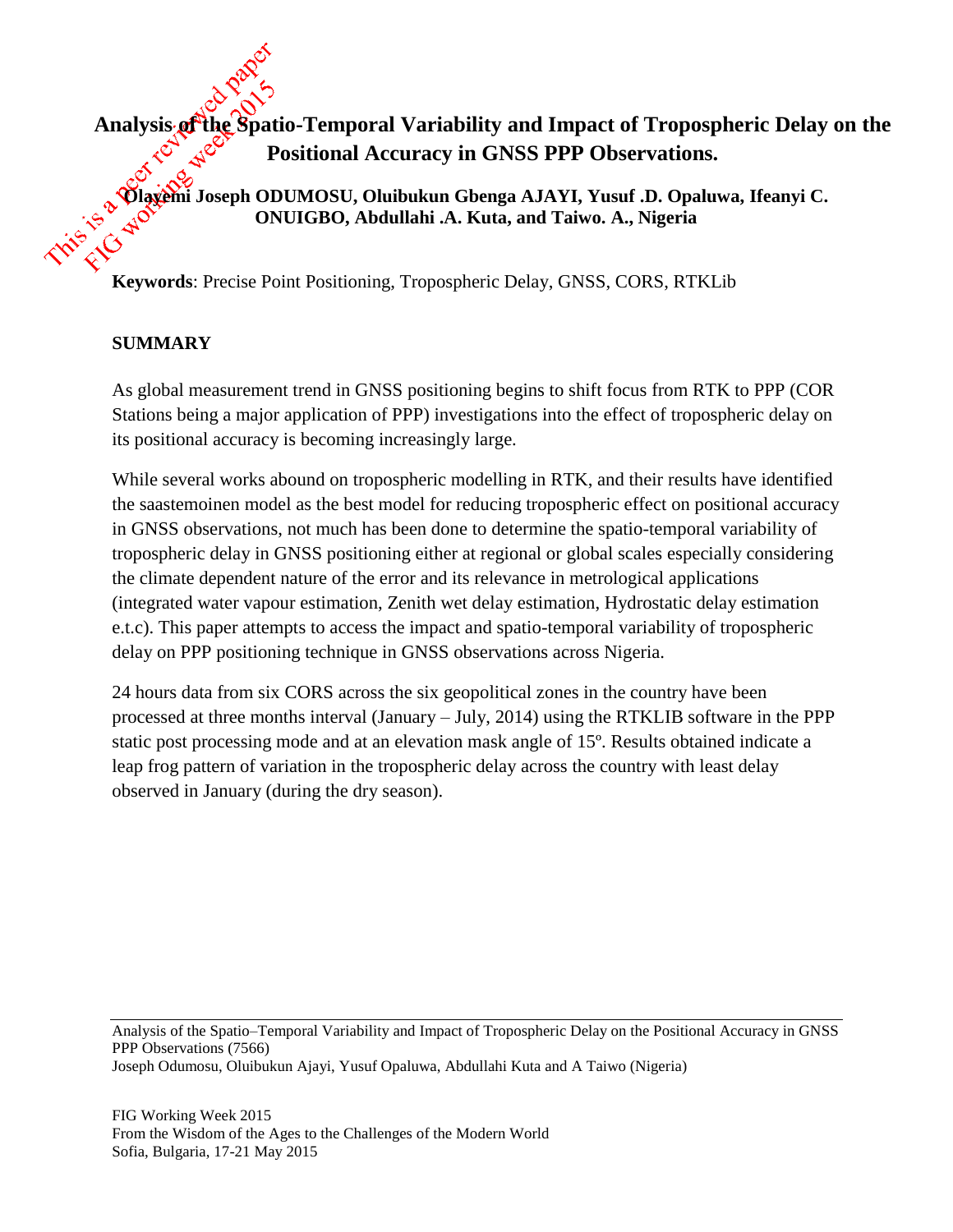## **ANALYSIS OF THE SPATIO-TEMPORAL VARIABILITY AND IMPACT OF TROPOSPHERIC DELAY ON THE POSITIONAL ACCURACY IN GNSS PPP OBSERVATIONS**

#### **J. O. Odumosu, O. G. Ajayi, Y. D. Opaluwa, A.A. Kuta and A. Taiwo**

#### **ABSTRACT**

Improvements in dual frequency observations with multiple differencing techniques have led to the development of the Precise Point Positioning (PPP) observation technique. Envisaged to have reduced positioning error; the tropospheric delay and multipath error remain the most outstanding factors that mitigating its positional accuracy in PPP observations. This paper attempts to access the impact and spatio-temporal variability of tropospheric delay on PPP positioning technique in GNSS observations across Nigeria. 24 hours data from six CORS across the six geopolitical zones in the country have been processed at three months interval (January – July, 2014) using the RTKLIB software in the PPP static post processing mode. Results obtained indicate a leap frog pattern of variation in the tropospheric delay across the country with least delay observed in January (during the dry season).

#### **1.0 INTRODUCTION**

Tropospheric delay is a major error source in PPP carrier phase measurements (Kouba and Heroux, 2001). Tropospheric delay depends on temperature, humidity and pressure (İsmail and Mustafa, 2012). It also varies with the height of receiver setup point and the type of terrain below signal path. Signals from satellites at low elevation angles have longer propagation period through the troposphere than those of higher elevation angles, the effect of which results in minimised tropospheric delay at the user's zenith (about  $2 - 2.5$ m) and maximum delay at the horizon (about  $20 - 28$ m) (Brunner and Welsh, 1993; Leick, 1995). It is thus obvious that the tropospheric delay should be a spatio-temporal variable with its effects differing based on temperature, humidity and pressure.

As the use and awareness of PPP in GNSS observations increases amongst users within the geospatial community, analysis of its positioning accuracy and precision will continue to remain a core research focus for many years. Having identified the troposphere as a major error source in GNSS observations, several mathematical models have been investigated to ascertain their performance level in terms of result precision. Şanlio Ğlu and Zeybek (2012) investigated GPS heighting accuracy with use of tropospheric models in commercial GPS softwares for different heights, Maduabughichi et al., (2014) also worked on tropospheric modelling in GNSS observations. Both research recommended the saastomoinen model as an optimal model for tropospheric delay estimation. SanlioGlu and Zeybek (2012) also identified that the Trimble Geomatics Offices software is not running in 0˚ by Saastamoinen tropospheric model and that tropospheric delay is constant for a few tens of kilometres.

Joseph Odumosu, Oluibukun Ajayi, Yusuf Opaluwa, Abdullahi Kuta and A Taiwo (Nigeria)

Analysis of the Spatio–Temporal Variability and Impact of Tropospheric Delay on the Positional Accuracy in GNSS PPP Observations (7566)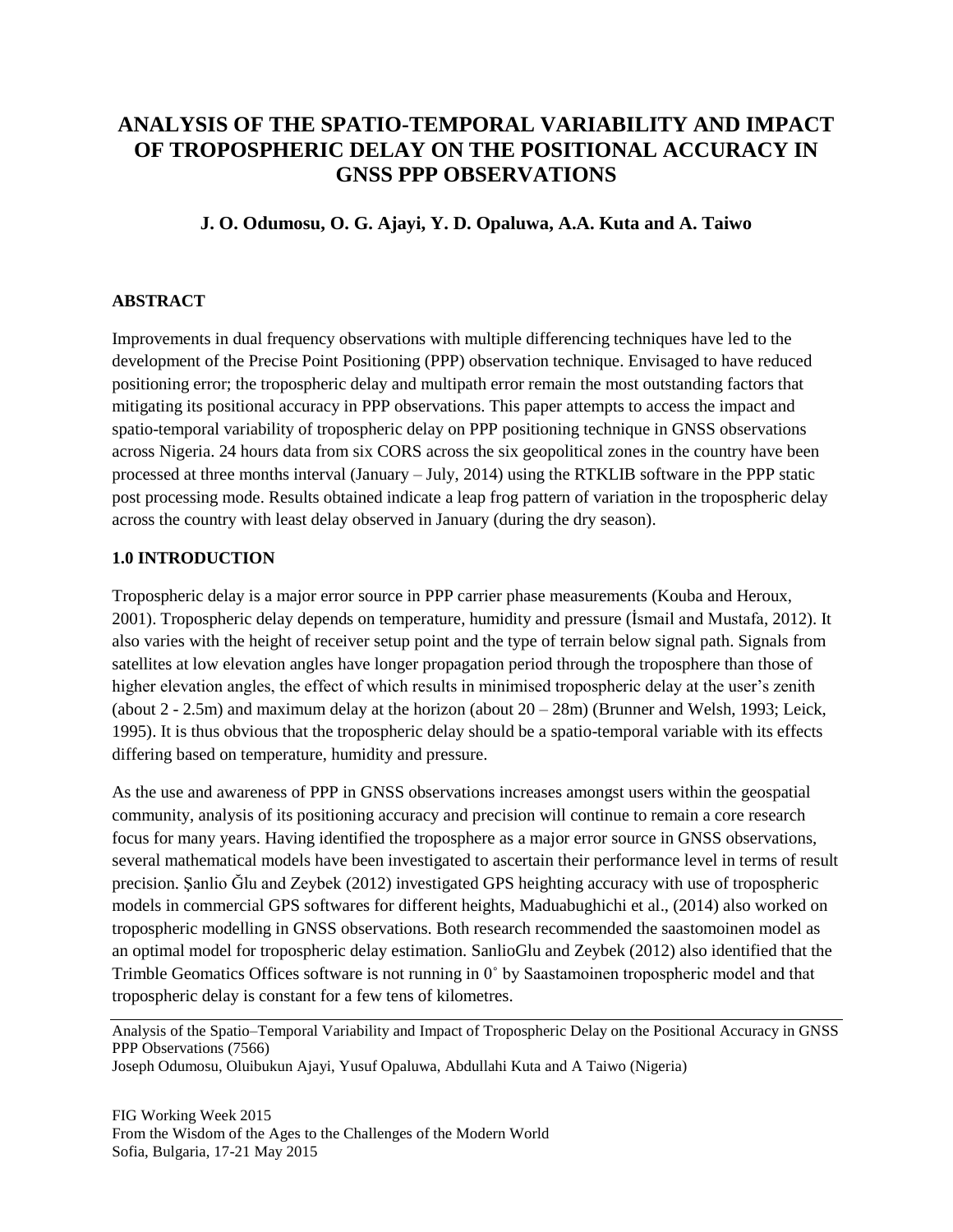This paper attempts to assess the impact and spatio-temporal variability of tropospheric delay on PPP positioning technique in GNSS observations across Nigeria. This will further validate the second inference given by SanlioGlu and Zeybek (2012). Since low elevation mask angles are to be avoided, the analysis have been done using an elevation mask angle of 15˚ through-out the analysis.



Fig 1: GPS errors and biases. (El-Rabbany A, 2002)

## **1.1.THEORETICAL FRAMEWORK FOR PPP**

The ionospheric free combination of dual frequencies GPS pseudo range (P) and carrier phase observation (Ф) are related to user position, clock, troposphere and ambiguity parameters by the following simplified observation equations given by (Kouba and Heroux, 2000).

$$
\gamma_{\rho} = \rho_3 + C (dT - dt) + Tr + \epsilon p \tag{1}
$$

 $\int_{\Phi} = \rho_3 + C \left( dT - dt \right) + T_r + N_\lambda + \varepsilon_\Phi$  (2)

Where

 $\int_{0}^{1} (\rho_{3})$  = ionosphere-free combination of P1 and P2 pseudo range.

 $\phi_{\phi}(\lambda_3)$  = Ionosphere-free combination of L1 and L2 carrier phases.

 $dT =$  Station receiver clock offset from GPS time.

Analysis of the Spatio–Temporal Variability and Impact of Tropospheric Delay on the Positional Accuracy in GNSS PPP Observations (7566)

Joseph Odumosu, Oluibukun Ajayi, Yusuf Opaluwa, Abdullahi Kuta and A Taiwo (Nigeria)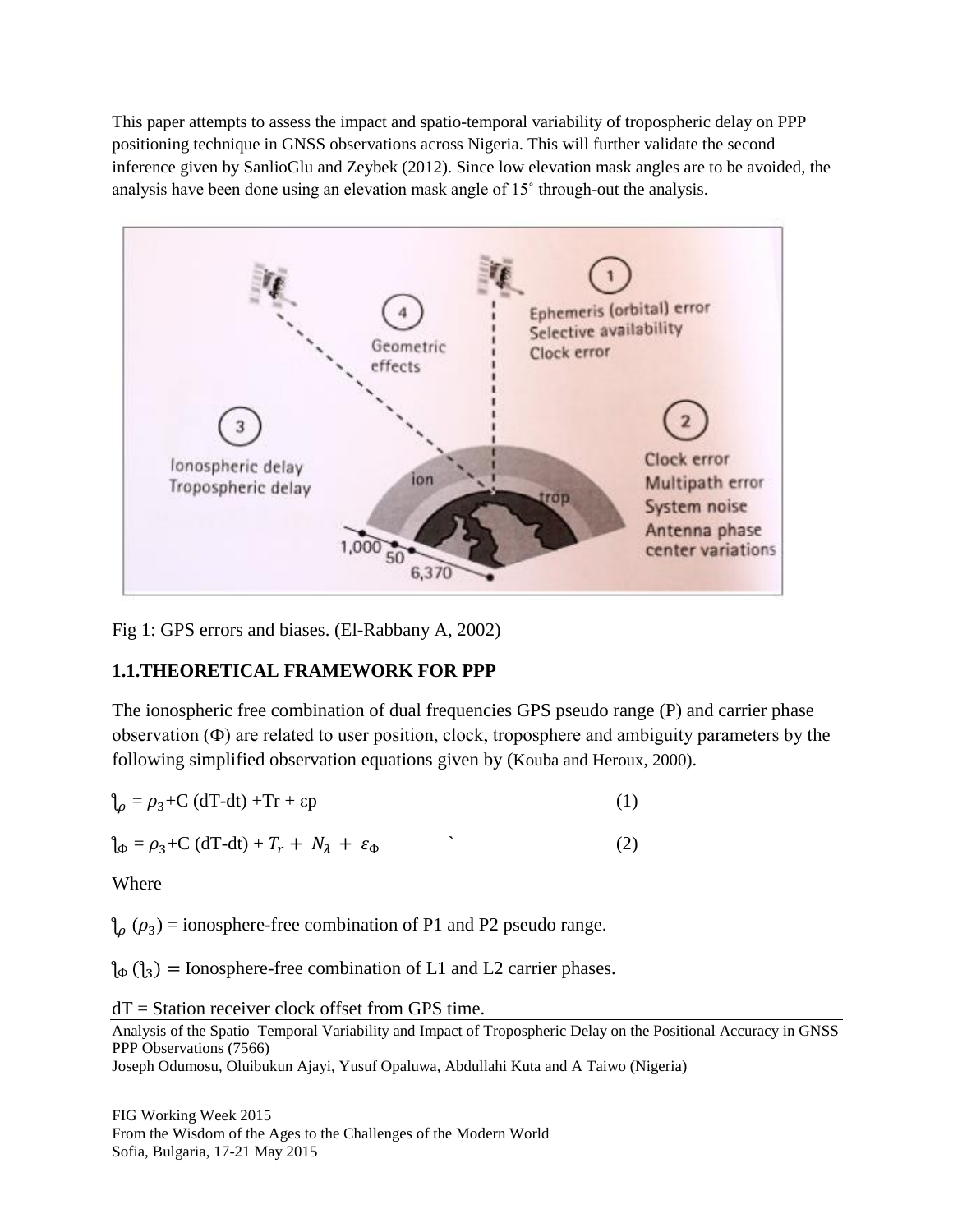dt = Satellite clock offset from GPS time.

 $c = vacuum$  speed of light.

 $Tr = Tropospheric$  delay.

 $N =$  Non-integer ambiguity of the carrier phase ionospheric-free combination.

 $\lambda_1$ ,  $\lambda_2 \lambda$  = carrier phase L1, L2 and L3 combined

 $\varepsilon_p$ ,  $\varepsilon_{\Phi}$  = measurement noise including multipath.

 $\rho_3$  = geometric range computed by iteration from satellite position (Xs,Ys,Zs) and station position (x,y,z) at transmission and reception epoch t and T respectively.

Therefore, 
$$
\rho = \sqrt{[X_s - x]^2 + [Y_s - y]^2 + [Z_s - z]^2}
$$
 (3)

Relative positioning using single differencing technique however results in equ. 4 (for Pseudorange observations) – 5 (for Carrier Phase observations)

$$
\mathfrak{f}_{\rho ij}^{K} = \Delta \rho_{ij}^{K} + c \Delta d T_{ij} + \Delta T_{rij}^{k} + \Delta \varepsilon_{pij}^{k}
$$
\n
$$
\mathfrak{f}_{\Phi ij}^{k} = \Delta p_{ij}^{k} + c \Delta d T_{ij} + \Delta T_{rij}^{k} + \Delta N_{ij}^{k} \lambda + \Delta \varepsilon_{\Phi ij}^{k}
$$
\n
$$
\Delta (\dots)_{ij}^{k} = \text{single differentiated}
$$
\n(5)

A second subtraction will form a set of double differenced observation equation. This double differencing technique eliminates error in station clock i.e.  $\Delta dT_{ij}$  is cancelled out. The resulting equations become equ. 6 - 7:

$$
\mathfrak{f}_{pij}^{kl} = \Delta p_{ij}^{kl} + \Delta T_{rij}^{kl} + \Delta \varepsilon p_{ij}^{kl} \tag{6}
$$

$$
\mathcal{P}_{ij} = \Delta p_{ij}^{kl} + \Delta T_{rij}^{kl} + \Delta N_{ij}^{kl} \lambda + \Delta \varepsilon_{\Phi ij}^{kl}
$$
\n(7)

Where  $\Delta(\dots)_{ij}^{kl}$  = double differenced.

As described by equ. 7, dual differencing observation technique theoretically eliminate satellite and receiver clock biase from the observations thereby reducing the factors that compromise positional accuracy in PPP GNSS observation to only the tropospheric delay and measurement

Analysis of the Spatio–Temporal Variability and Impact of Tropospheric Delay on the Positional Accuracy in GNSS PPP Observations (7566)

Joseph Odumosu, Oluibukun Ajayi, Yusuf Opaluwa, Abdullahi Kuta and A Taiwo (Nigeria)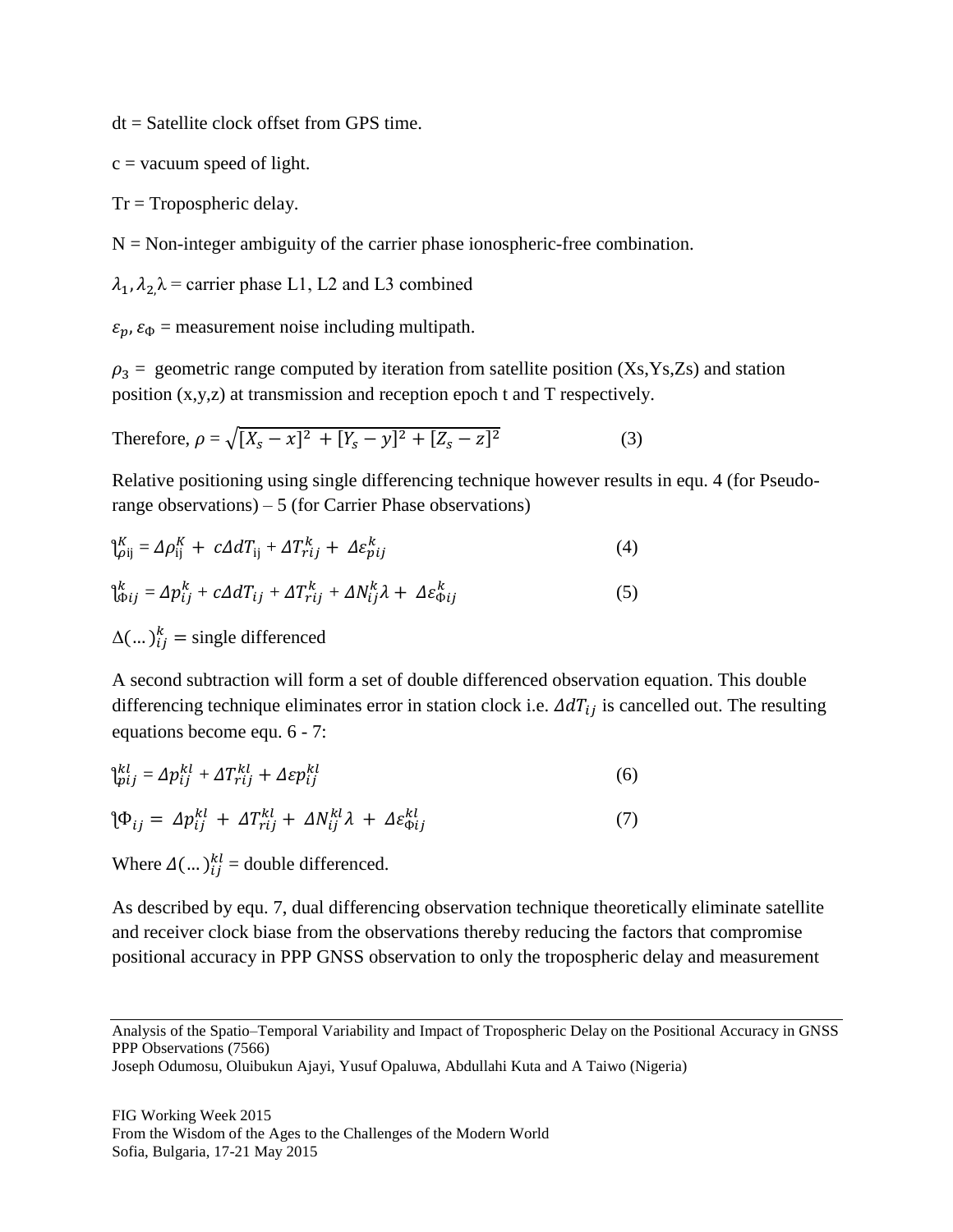noise ( $\Delta T_{rij}^{kl}$  and  $\Delta \varepsilon_{pij}^{kl}$ ) which also are smaller compared to the original error (Tr and  $\varepsilon_p$ ) given in Equation 1.

The above set of mathematical derivation efficiently describes the underlying principle behind PPP. Therefore, given the pseudo range and phase clock (consistent with resolved L1 and L2 phase ambiguities) for GPS satellites; precise point positioning can be achieved without a base station (Collins, 2008).

Precise Point Positioning (PPP) implementation is an important example of carrier phase-based GNSS Data Processing (Dagoberto Jos´e, 2010). It has been shown that code-based point positioning solution could be improved to match the Differential Global positioning systems (DGPS) solution through the use of ionosphere-free, undifferenced pseudorange with precise ephemeris and clock data (Seredovich et al, 2012).

## **2.0.MODELS FOR TROPOSPHERIC DELAY ESTIMATION**

Although, previous research in tropospheric delay modelling have shown that the saastemoinen model is actually the best for estimating the effects of total zenith delay especially for low latitude region (e,g Satirapod, and Chalermwattanachai, 2004, Opaluwa et al., 2013, Maduabughichi et al., 2014), this research has further attempted to compare the suitability of using SBAS (Satellite Based Augumented System) estimates of tropospheric delay with the Saastemoinen model. A brief discussion on the two (2) delay estimation models used in this work are herein presented subsections 2.1 and 2.2:

## **2.1. SAASTEMOINEN MODEL:**

(Saastamoinen, 1972) computed the total zenith delay as presented by (Katsougiannopoulos et al, 2006):

$$
\Delta L = \frac{2.277 \times 10^{-3}}{\cos(90^\circ - V)} \left[ P_0 + \left( \frac{1255}{T_0} + 0.05 \right) . e_0 - 1.16 \cdot \tan^2(90^\circ - V) \right] \tag{8}
$$

Where:  $\Delta L = Z \text{enith } \text{Total Delay}$ 

 $P_0 = Surface Pressure$  in mbar

 $T_0$  = Surface Temperature in degrees Kelvin

 $e_0$  = Partial Water surface pressure in mbar

 $ZTD = ZHD + ZWD$ 

Analysis of the Spatio–Temporal Variability and Impact of Tropospheric Delay on the Positional Accuracy in GNSS PPP Observations (7566)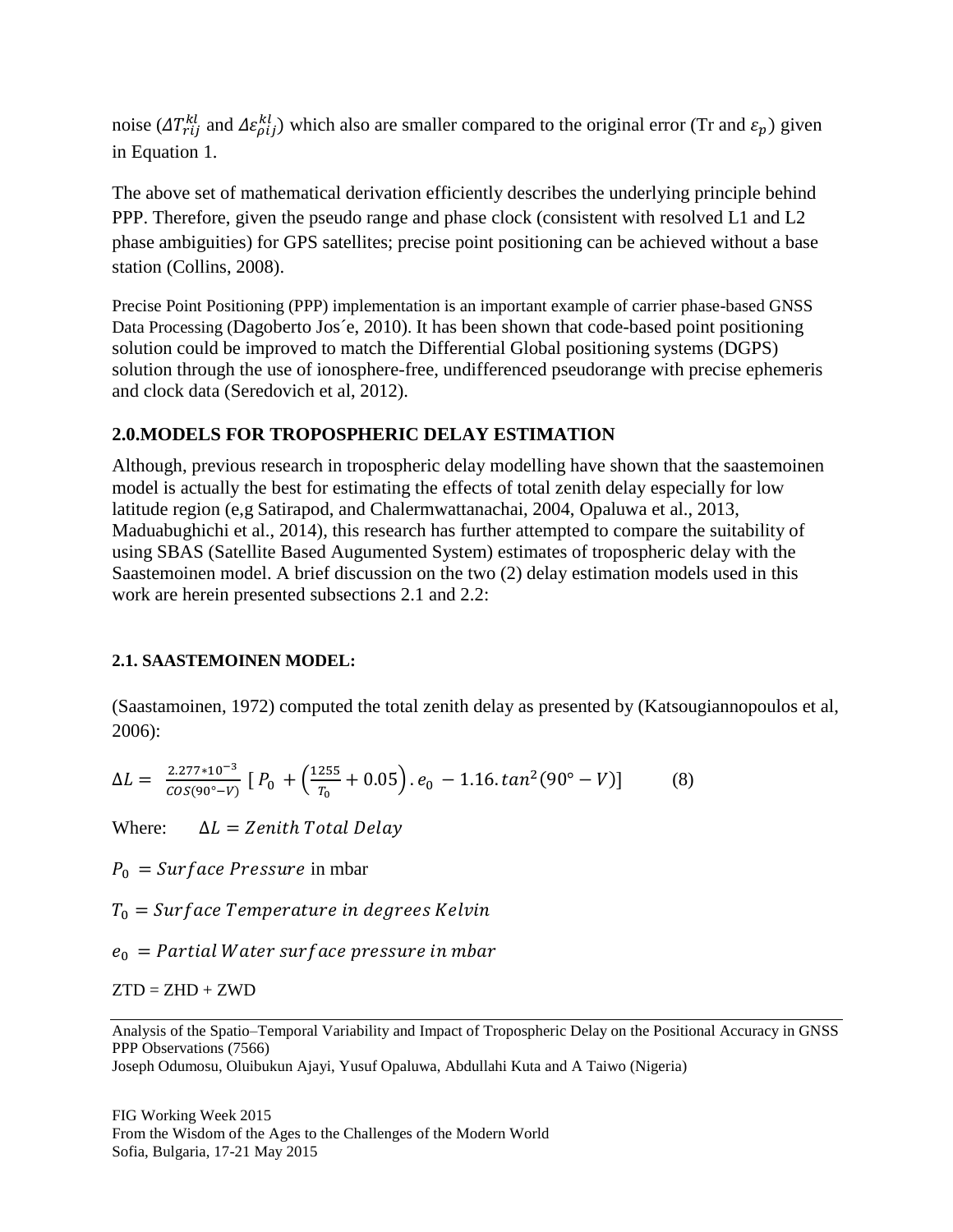Where  $ZTD = Zenith Total Delay$ 

ZHD = Zenith Hydrostatic Delay

ZWD = Zenith Wet Delay

#### **2.2. SBAS (SATELLITE BASED AUGUMENTED SYSTEMS) MODEL:**

These are a set of satellite based solutions that are made available by the IGS. The IGS products are downloaded from the IGS website for the specific GPS day of the year of observation. Tropospheric corrections come with ".trp" extension and after download are inputted into the RTKLIB software to run the analysis.

#### **3.0 STUDY AREA**:

Nigeria is a vast country that has almost equivalent East-West and North-South Spread. With a land mass area of approximately 924,000 Sq Km it is has a population of about 174 million people. Consequent upon its vast land mass and enormous population, accurate geospatial measurements upon which an efficient land administration will be based is highly relevant. With the advent of PPP, fifteen (15) CORS have been installed across the country.

Analysis of the Spatio–Temporal Variability and Impact of Tropospheric Delay on the Positional Accuracy in GNSS PPP Observations (7566) Joseph Odumosu, Oluibukun Ajayi, Yusuf Opaluwa, Abdullahi Kuta and A Taiwo (Nigeria)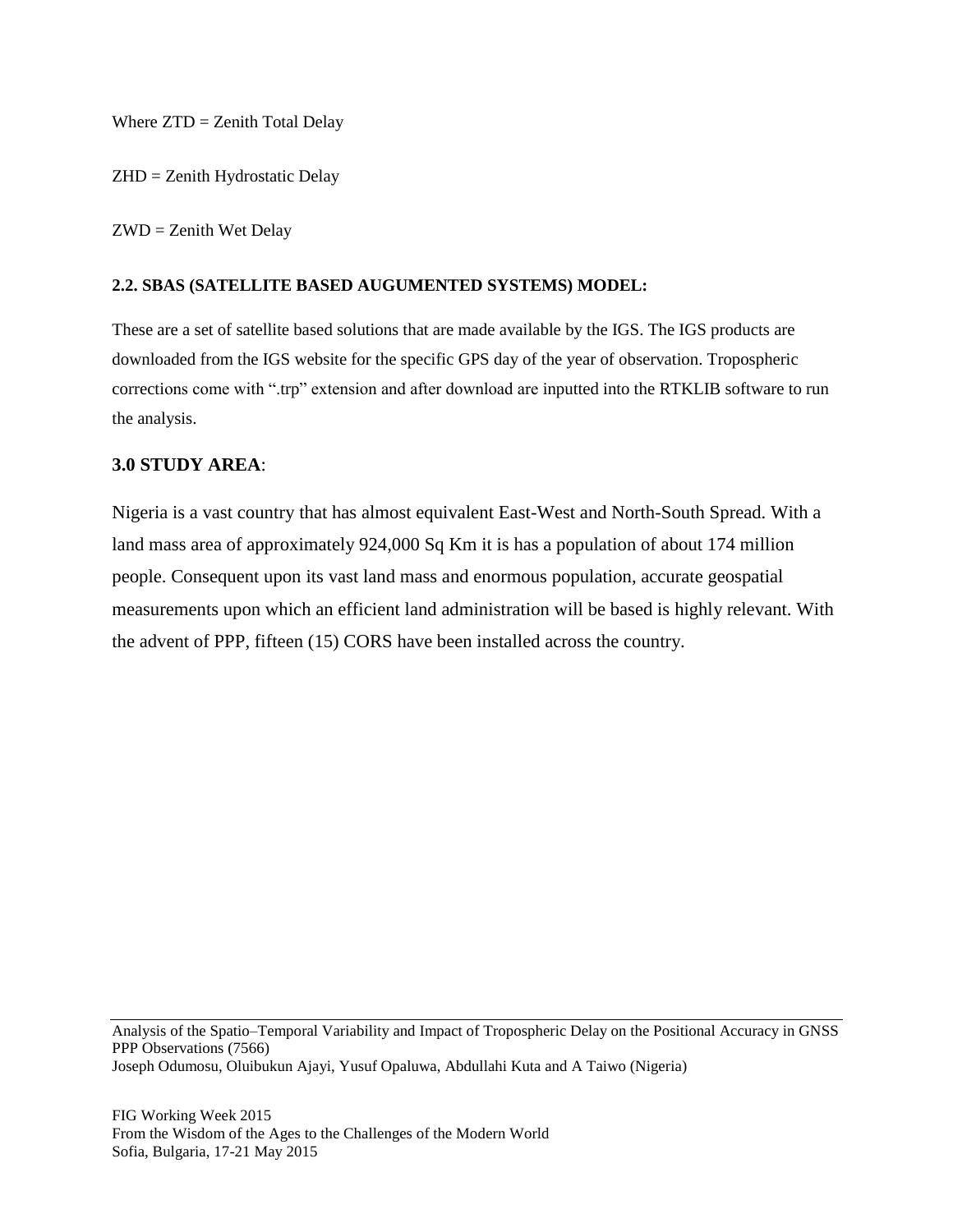

Fig 2: CORS Network in Nigeria (Nwilo et al, 2013)

This paper will thus provide GNSS users across the vast length and breadth of Nigeria with an apriori information on the positional accuracy obtainable from GNSS observations across the country in various regions based on the tropospheric variability.

## **4.0 DATA USED**

24 hours data was collected from six (6) CORS across Nigeria at three months interval beginning at  $1<sup>st</sup>$  of January, 2014 to  $1<sup>st</sup>$  of June 2014 from Nignet website (www.nignet.net). Also, the IGS corrections for troposphere were obtained from the IGS website [\(www.igscb.jpl.nasa.gov/components/data.html\)](http://www.igscb.jpl.nasa.gov/components/data.html)

The COR stations used for this research were:

- 1. ABUZ: Located in Ahmadu Bello University, Zaria in Kaduna State.
- 2. BKFP: Located in Bernin Kebbi, Kebbi State.
- 3. CLBR: Located in Calabar, Cross Rivers State.

Analysis of the Spatio–Temporal Variability and Impact of Tropospheric Delay on the Positional Accuracy in GNSS PPP Observations (7566)

Joseph Odumosu, Oluibukun Ajayi, Yusuf Opaluwa, Abdullahi Kuta and A Taiwo (Nigeria)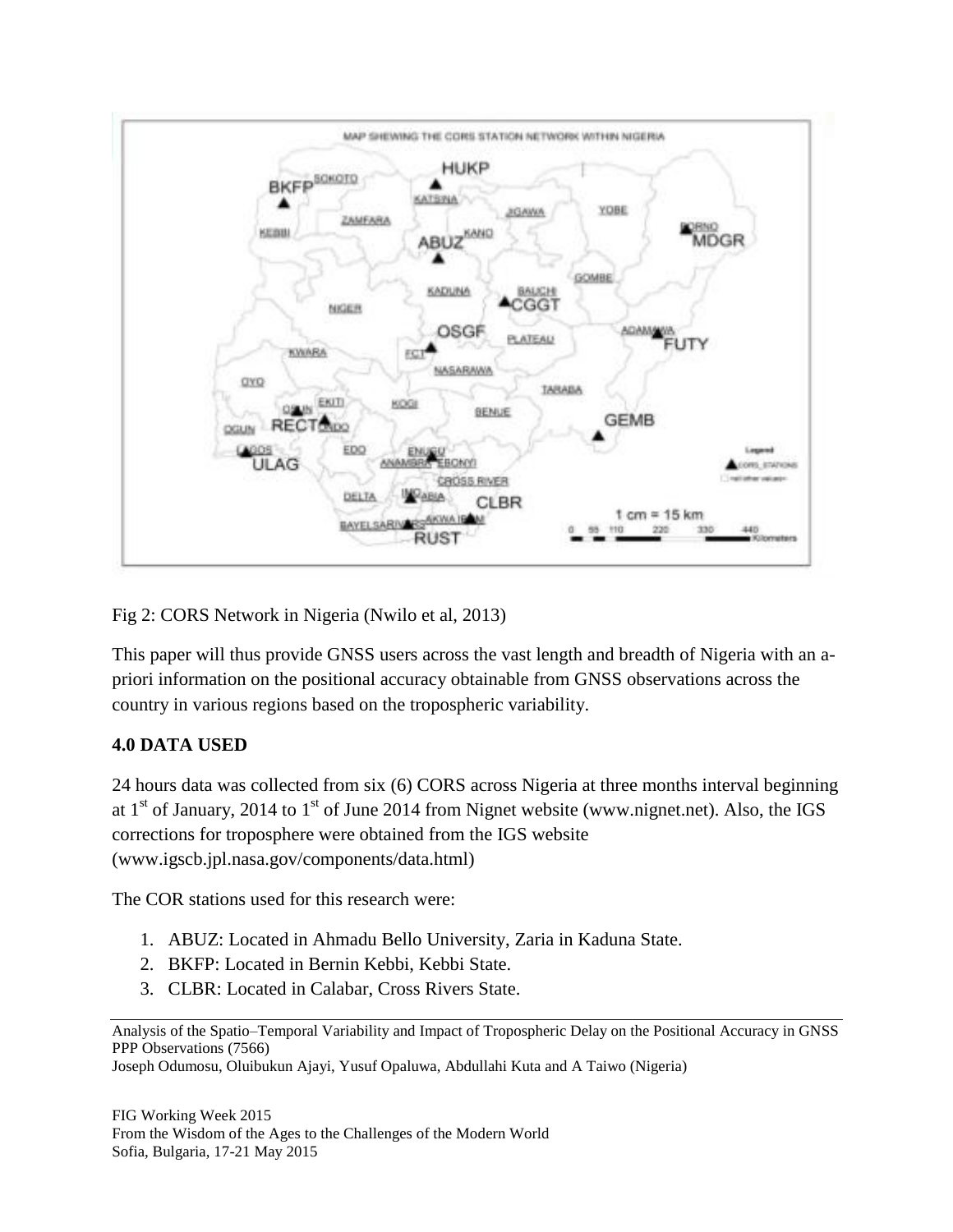- 4. HUKP: Located in Katsina.
- 5. ULAG: Located in University of Lagos, Lagos state.
- 6. UNEC: Located in University of Enugu, Enugu State.

The orbit navigation files and the rinex (observation) files for each station and day of the year were downloaded from the nignet website [\(http://server.nignet.net/data/\)](http://server.nignet.net/data/) prior to subsequent processing.

## **5.0. METHODOLOGY**

The rtkLib software was used for the analysis. The analysis was done in PPP static mode with result output options selected in Eastings, Northings and Up format.

Owing to the prevalence of multipath activities at the lower elevation angle (e.g 0 - 10˚) and the limited availability of GNSS satellite for observation at higher elevation (e,g. above 20˚), data analysis for this study was performed utilising 15˚elevation mask angle. The essence of this is to minimise the accumulation of errors from other sources in the solution since the goal is to assess the effects of tropospheric delay on the PPP solution.

Figure 2(b) shows a diagrammatic representation of the baseline vectors between the base stations.

Analysis of the Spatio–Temporal Variability and Impact of Tropospheric Delay on the Positional Accuracy in GNSS PPP Observations (7566) Joseph Odumosu, Oluibukun Ajayi, Yusuf Opaluwa, Abdullahi Kuta and A Taiwo (Nigeria)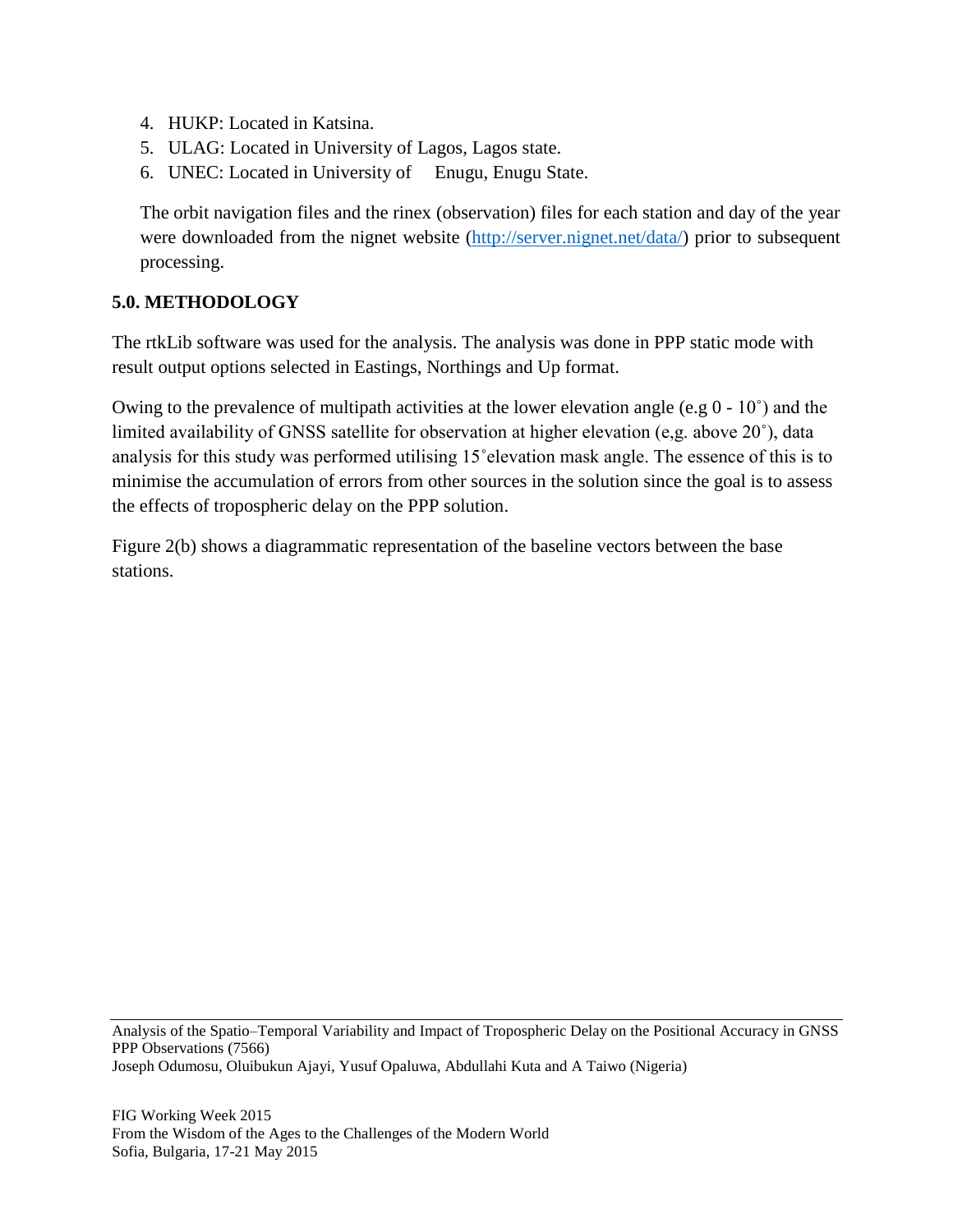

Figure 2(b): Baseline vectors between the base stations

Analysis of the Spatio–Temporal Variability and Impact of Tropospheric Delay on the Positional Accuracy in GNSS PPP Observations (7566)

Joseph Odumosu, Oluibukun Ajayi, Yusuf Opaluwa, Abdullahi Kuta and A Taiwo (Nigeria)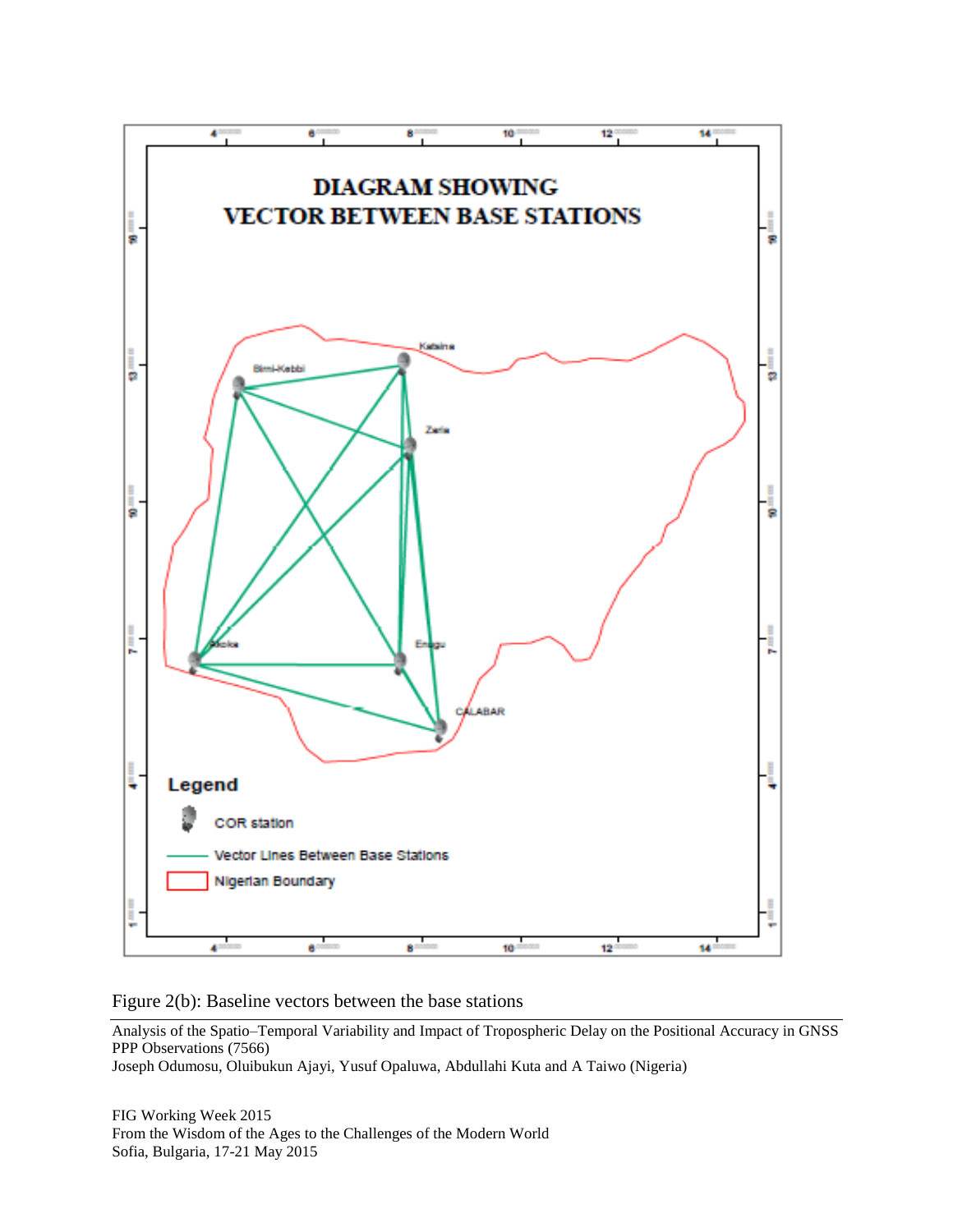#### **6.0. RESULTS**

Table 1 shows an estimate of the monthly average positional effect of the troposphere on the Eastings, Northings and Up at each of the stations under study.

Tables 2 – 4 show the monthly averages of the effects of tropospheric delay on positional accuracy in the Eastings, Northings and Up direction.

The results have been presented to show the difference between the Saastemoinen corrected values and the Uncorrected (solely Broadcast Dependent) values in one row (SAAS – UN) while the difference between the SBAS corrected values and the Uncorrected values are shown in another row (SBAS – UN)

| ANALYSIS OF SPATIO - TEMPORAL VARIATION OF AVERAGE VALUE OF POSITIONAL ERROR DUE TO TROPOSPHERIC DELAY ACROSS NIGERIA |                              |                        |          |                   |          |               |          |                              |          |                 |         |               |                   |                |           |                 |          |               |          |
|-----------------------------------------------------------------------------------------------------------------------|------------------------------|------------------------|----------|-------------------|----------|---------------|----------|------------------------------|----------|-----------------|---------|---------------|-------------------|----------------|-----------|-----------------|----------|---------------|----------|
| MONTH                                                                                                                 |                              | JANUARY                |          |                   |          |               |          | APRIL                        |          |                 |         |               |                   | JULY           |           |                 |          |               |          |
|                                                                                                                       | STATION   LOCATION   EASTING |                        |          | <b>NORTHING</b>   |          | <b>HEIGHT</b> |          | EASTING                      |          | <b>NORTHING</b> |         | <b>HEIGHT</b> |                   | <b>EASTING</b> |           | <b>NORTHING</b> |          | <b>HEIGHT</b> |          |
|                                                                                                                       |                              | I SAAS-UNI             | SBAS-UN  | SAAS-UN I SBAS-UN |          |               |          | I SAAS-UNI SBAS-UNI SAAS-UNI | SBAS-UN  | SAAS-UN         | SBAS-UN |               | SAAS-UNI SBAS-UNI | SAAS-UN        | I SBAS-UN | SAAS-UN         | SBAS-UN  | SAAS-UN       | SBAS-UN  |
| ABUZ                                                                                                                  | Kaduna                       | 0.04                   | 1.077    | 0.27              | $-7.136$ | 0.058         | 1.579    | $-0.307$                     | $-0.321$ | 2.228           | 2.319   | $-0.49$       | $-0.508$          | $-0.9$         | $-0.937$  | 6.721           | 6,985    | $-1.452$      | $-1503$  |
|                                                                                                                       |                              |                        |          |                   |          |               |          |                              |          |                 |         |               |                   |                |           |                 |          |               |          |
| <b>BKFP</b>                                                                                                           | Kebbi                        | $-0.66$                | 0.687    | 7.287             | 7.612    | $-1.82$       | $-1.899$ | $-0.518$                     | $-0.546$ | 6.875           | '171    | $-1.656$      | $-1.726$          | $-0.578$       | $-0.604$  | 7.12°           | 7.44     | $-1.72$       | $-1.796$ |
|                                                                                                                       |                              |                        |          |                   |          |               |          |                              |          |                 |         |               |                   |                |           |                 |          |               |          |
| CLBR                                                                                                                  | Cross RiversI                | $-1.291$               | $-1.349$ | 8.085             | 8.459    | $-0.834$      | $-0.872$ | $-1.109$                     | $-1.161$ | 7.234           | 7.577   | $-0.691$      | $-0.723$          | $-7.294$       | $-7.64$   | $-1.039$        | $-1.089$ | $-0.759$      | $-0.793$ |
|                                                                                                                       |                              |                        |          |                   |          |               |          |                              |          |                 |         |               |                   |                |           |                 |          |               |          |
| <b>HUKP</b>                                                                                                           | Katsina                      | $-6.935$               | $-7.221$ | $-1038$           | $-1.08$  | $-1808$       | $-1.88$  | $-0.854$                     | $-0.895$ | 6.411           | 6.686   | $-1609$       | $-167$            | $-0.893$       | $-0.93$   | 6.857           | 7.137    | $-1.717$      | $-1.786$ |
|                                                                                                                       |                              |                        |          |                   |          |               |          |                              |          |                 |         |               |                   |                |           |                 |          |               |          |
| <b>ULAG</b>                                                                                                           | Lagos                        | $-8.306$               | $-8.685$ | $-0.701$          | $-0.729$ | $-1.195$      | $-1,248$ | $-0.533$                     | $-0.554$ | 7.542           | 7.899   | $-1.001$      | $-1.045$          | $-7.586$       | $-7.944$  | $-0.503$        | $-0.528$ | $-0.998$      | $-1.045$ |
|                                                                                                                       |                              |                        |          |                   |          |               |          |                              |          |                 |         |               |                   |                |           |                 |          |               |          |
| UNEC                                                                                                                  | <b>Enugu</b>                 | .645<br>$\blacksquare$ | $-7.98$  | $-1098$           | $-1.146$ | $-0.994$      | $-1037$  | $-0.907$                     | $-0.949$ | 6,889           | .203    | $-0.867$      | $-0.906$          | $-7.276$       | $-7.599$  | $-0.947$        | $-0.991$ | $-0.972$      | $-1.013$ |

Table 1: Estimate of the monthly average positional effect of the tropospheric delay.

Table 2: Monthly average of variation in tropospheric delay across Nigeria in January, 2014

| <b>MONTH</b>   | <b>JANUARY</b> |                |                 |                |                |                |  |  |  |  |
|----------------|----------------|----------------|-----------------|----------------|----------------|----------------|--|--|--|--|
| <b>STATION</b> | <b>EASTING</b> |                | <b>NORTHING</b> |                | UP             |                |  |  |  |  |
|                | <b>SAAS-UN</b> | <b>SBAS-UN</b> | <b>SAAS-UN</b>  | <b>SBAS-UN</b> | <b>SAAS-UN</b> | <b>SBAS-UN</b> |  |  |  |  |
| ABUZ           | 0.04           | 1.077          | 0.27            | $-7.136$       | 0.058          | 1.579          |  |  |  |  |
| <b>BKFP</b>    | $-0.66$        | 0.687          | 7.287           | 7.612          | $-1.82$        | $-1.899$       |  |  |  |  |
| <b>CLBR</b>    | $-1.291$       | $-1.349$       | 8.085           | 8.459          | $-0.834$       | $-0.872$       |  |  |  |  |
| <b>HUKP</b>    | $-6.935$       | $-7.221$       | $-1.038$        | $-1.08$        | $-1.808$       | $-1.88$        |  |  |  |  |
| <b>UNEC</b>    | $-7.645$       | $-7.98$        | $-1.098$        | $-1.146$       | $-0.994$       | $-1.037$       |  |  |  |  |
| <b>ULAG</b>    | $-8.306$       | $-8.685$       | $-0.701$        | $-0.729$       | $-1.195$       | $-1.248$       |  |  |  |  |

Analysis of the Spatio–Temporal Variability and Impact of Tropospheric Delay on the Positional Accuracy in GNSS PPP Observations (7566)

Joseph Odumosu, Oluibukun Ajayi, Yusuf Opaluwa, Abdullahi Kuta and A Taiwo (Nigeria)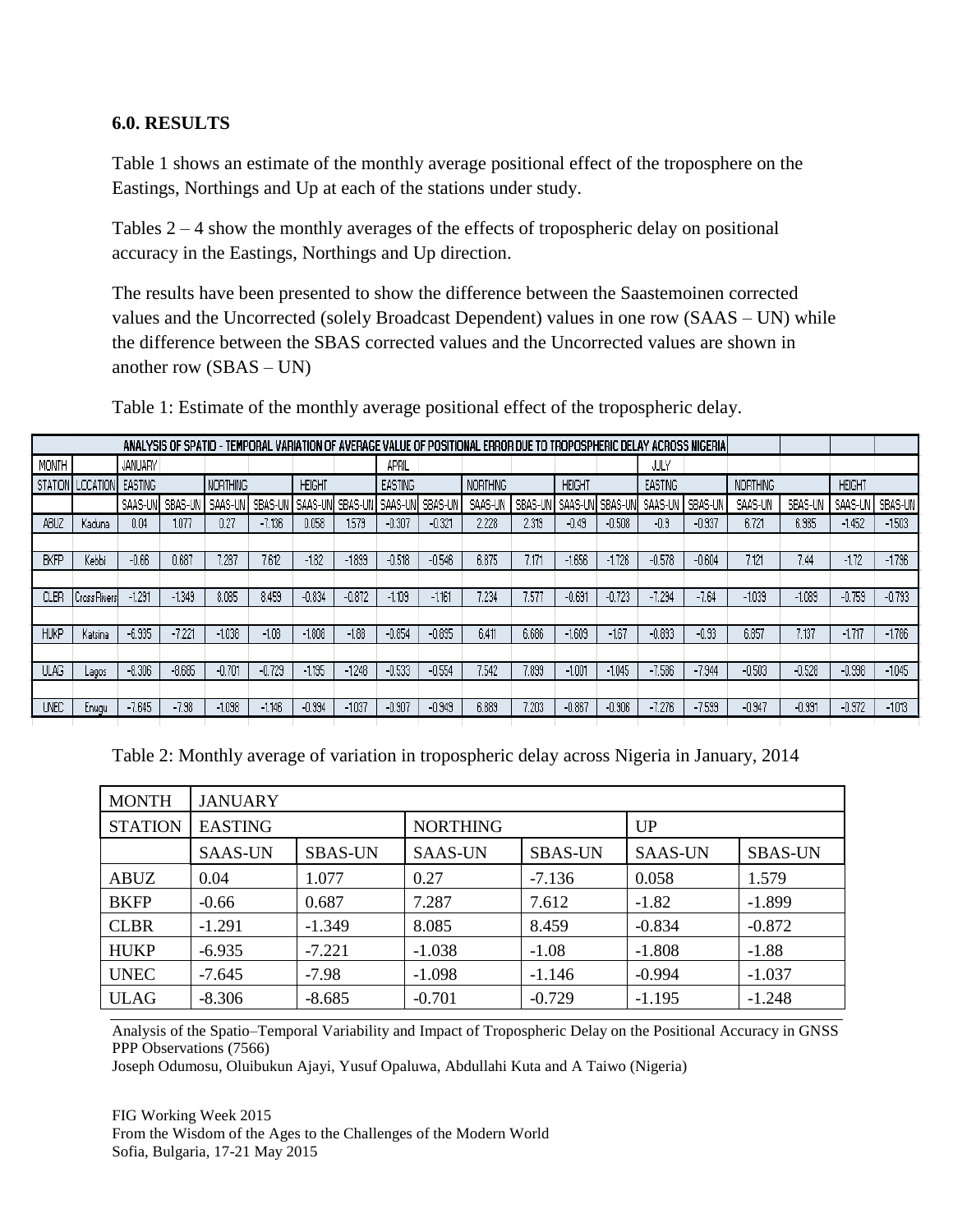| <b>MONTH</b>   | <b>APRIL</b>   |                |                 |                |                |                |  |  |  |  |  |
|----------------|----------------|----------------|-----------------|----------------|----------------|----------------|--|--|--|--|--|
| <b>STATION</b> | <b>EASTING</b> |                | <b>NORTHING</b> |                | UP             |                |  |  |  |  |  |
|                | <b>SAAS-UN</b> | <b>SBAS-UN</b> | <b>SAAS-UN</b>  | <b>SBAS-UN</b> | <b>SAAS-UN</b> | <b>SBAS-UN</b> |  |  |  |  |  |
| <b>CLBR</b>    | $-1.109$       | $-1.161$       | 7.234           | 7.577          | $-0.691$       | $-0.723$       |  |  |  |  |  |
| <b>UNEC</b>    | $-0.907$       | $-0.949$       | 6.889           | 7.203          | $-0.867$       | $-0.906$       |  |  |  |  |  |
| <b>HUKP</b>    | $-0.854$       | $-0.895$       | 6.411           | 6.686          | $-1.609$       | $-1.67$        |  |  |  |  |  |
| <b>ULAG</b>    | $-0.533$       | $-0.554$       | 7.542           | 7.899          | $-1.001$       | $-1.045$       |  |  |  |  |  |
| <b>BKFP</b>    | $-0.518$       | $-0.546$       | 6.875           | 7.171          | $-1.656$       | $-1.726$       |  |  |  |  |  |
| ABUZ           | $-0.307$       | $-0.321$       | 2.228           | 2.319          | $-0.49$        | $-0.508$       |  |  |  |  |  |

Table 3: Monthly average of variation in tropospheric delay across Nigeria in April, 2014

Table 4: Monthly average of variation in tropospheric delay across Nigeria in July, 2014

| <b>MONTH</b>   | <b>JULY</b>    |                |                 |                |                |                |  |  |  |  |  |
|----------------|----------------|----------------|-----------------|----------------|----------------|----------------|--|--|--|--|--|
| <b>STATION</b> | <b>EASTING</b> |                | <b>NORTHING</b> |                | UP             |                |  |  |  |  |  |
|                | <b>SAAS-UN</b> | <b>SBAS-UN</b> | <b>SAAS-UN</b>  | <b>SBAS-UN</b> | <b>SAAS-UN</b> | <b>SBAS-UN</b> |  |  |  |  |  |
| ULAG           | $-7.586$       | -7.944         | $-0.503$        | $-0.528$       | $-0.998$       | $-1.045$       |  |  |  |  |  |
| <b>CLBR</b>    | $-7.294$       | $-7.64$        | $-1.039$        | $-1.089$       | $-0.759$       | $-0.793$       |  |  |  |  |  |
| <b>UNEC</b>    | $-7.276$       | $-7.599$       | $-0.947$        | $-0.991$       | $-0.972$       | $-1.013$       |  |  |  |  |  |
| ABUZ           | $-0.9$         | $-0.937$       | 6.721           | 6.985          | $-1.452$       | $-1.503$       |  |  |  |  |  |
| <b>HUKP</b>    | $-0.893$       | $-0.93$        | 6.857           | 7.137          | $-1.717$       | $-1.786$       |  |  |  |  |  |
| <b>BKFP</b>    | $-0.578$       | $-0.604$       | 7.121           | 7.44           | $-1.72$        | $-1.796$       |  |  |  |  |  |

Tables  $2 - 4$  have been sorted such that the station with the least tropospheric delay appears first till the station with the largest error.

Figures 3 – 5 shows a graphical representation of the East, North, Up tropospheric delay at each of the six (6) stations in January, April and July respectively.

Analysis of the Spatio–Temporal Variability and Impact of Tropospheric Delay on the Positional Accuracy in GNSS PPP Observations (7566)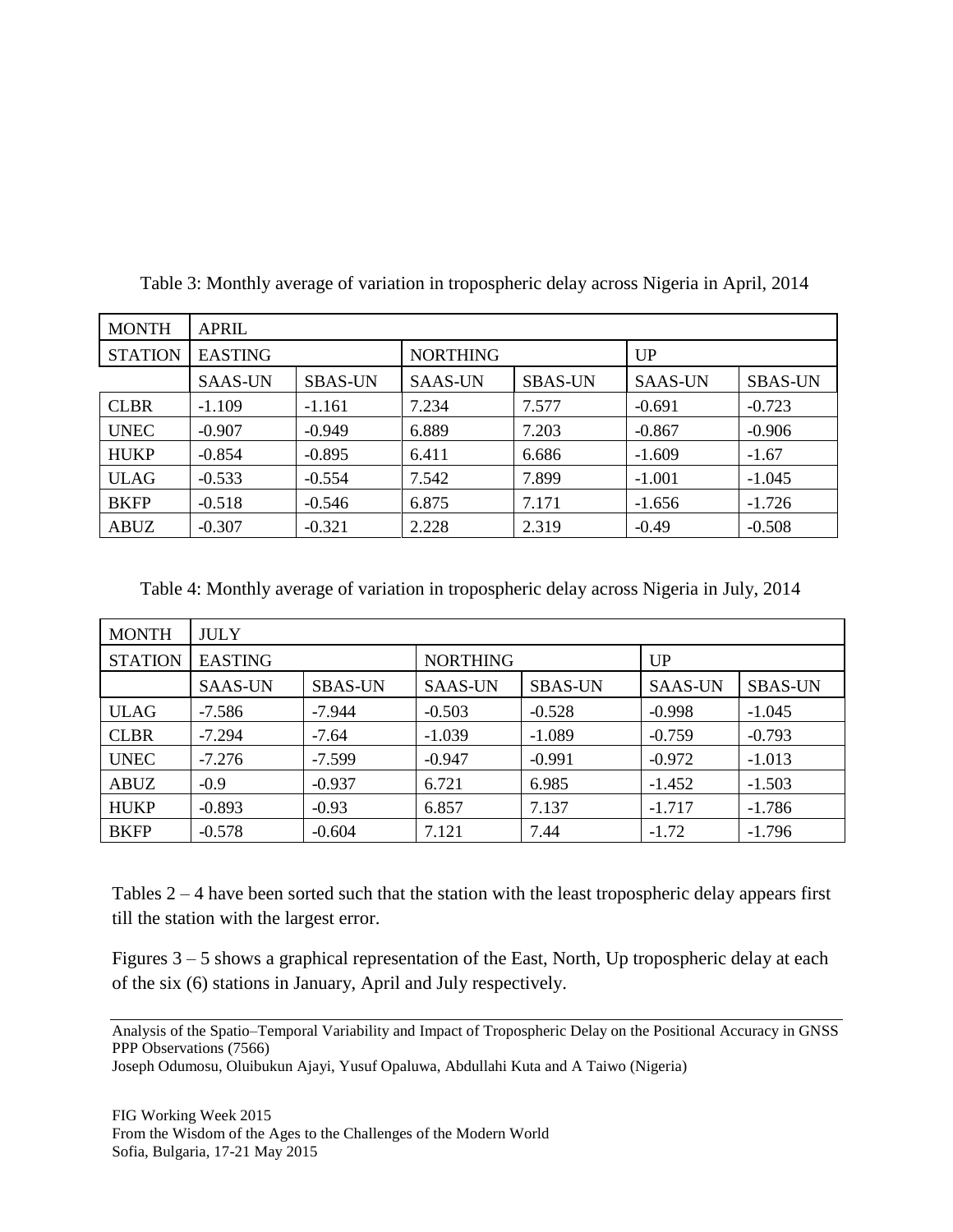

Figure 3. Tropospheric delay effects on PPP solution in January 2014.



Figure 4: Tropospheric delay effects on PPP solution in April 2014.

Analysis of the Spatio–Temporal Variability and Impact of Tropospheric Delay on the Positional Accuracy in GNSS PPP Observations (7566)

Joseph Odumosu, Oluibukun Ajayi, Yusuf Opaluwa, Abdullahi Kuta and A Taiwo (Nigeria)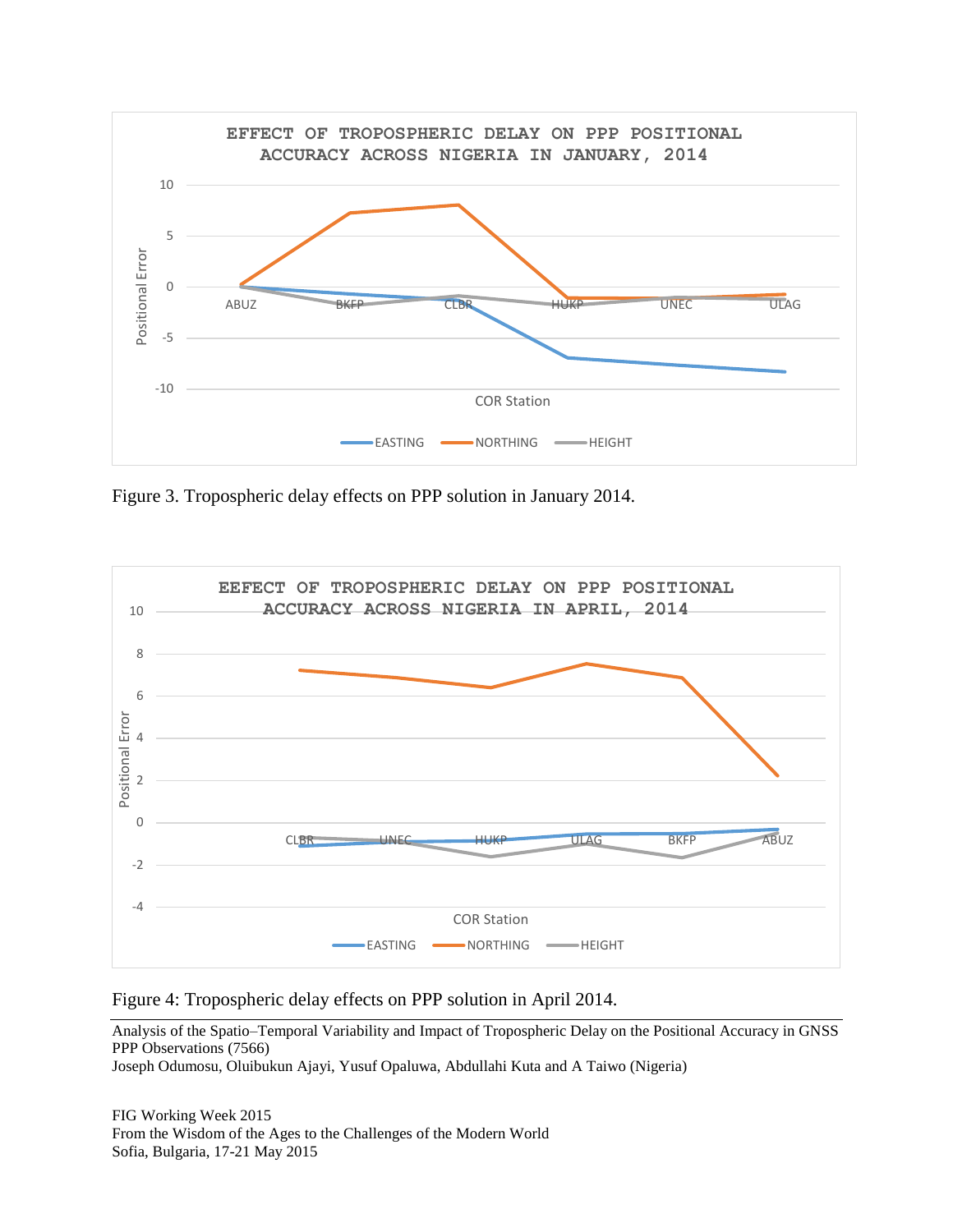

Figure 5: Tropospheric delay effects on PPP solution in July 2014.

## **7.0. DISCUSSION OF RESULTS**:

From the results shown in tables  $2 - 4$  and further illustrated by Figures  $3 - 5$ , ABUZ located in the North-western part of Nigeria has the least tropospheric delay through-out the period under study.

It was also discovered that the tropospheric effect in PPP was more on the North than in the East and up direction. This contradicts the general convention in GNSS positioning where tropospheric delay is assumed to have greater effect on the Height more than it does on the planimetric co-ordinates. However, such irregularities may be due to some station-dependent errors that are common to the CORS used in this study. For instance performance of different tidal models varies over different regions, therefore the choice of appropriate model to handle effects of ocean tide loading in GNSS data analysis over Nigeria need to be investigated.

Besides, in January and April, Calabar and Benin Kebbi experienced the greatest positional error in the Northings.

Figures 6 – 8 depicts the variation across the country in contour format. This shows that the tropospheric effect is negligible around the North-west areas of the country while the values are extremely high in the South-east and extremely low in the North-east, South-west and Southsouth regions in January. In April however, as shown in Figure 7 the region with least error

Analysis of the Spatio–Temporal Variability and Impact of Tropospheric Delay on the Positional Accuracy in GNSS PPP Observations (7566)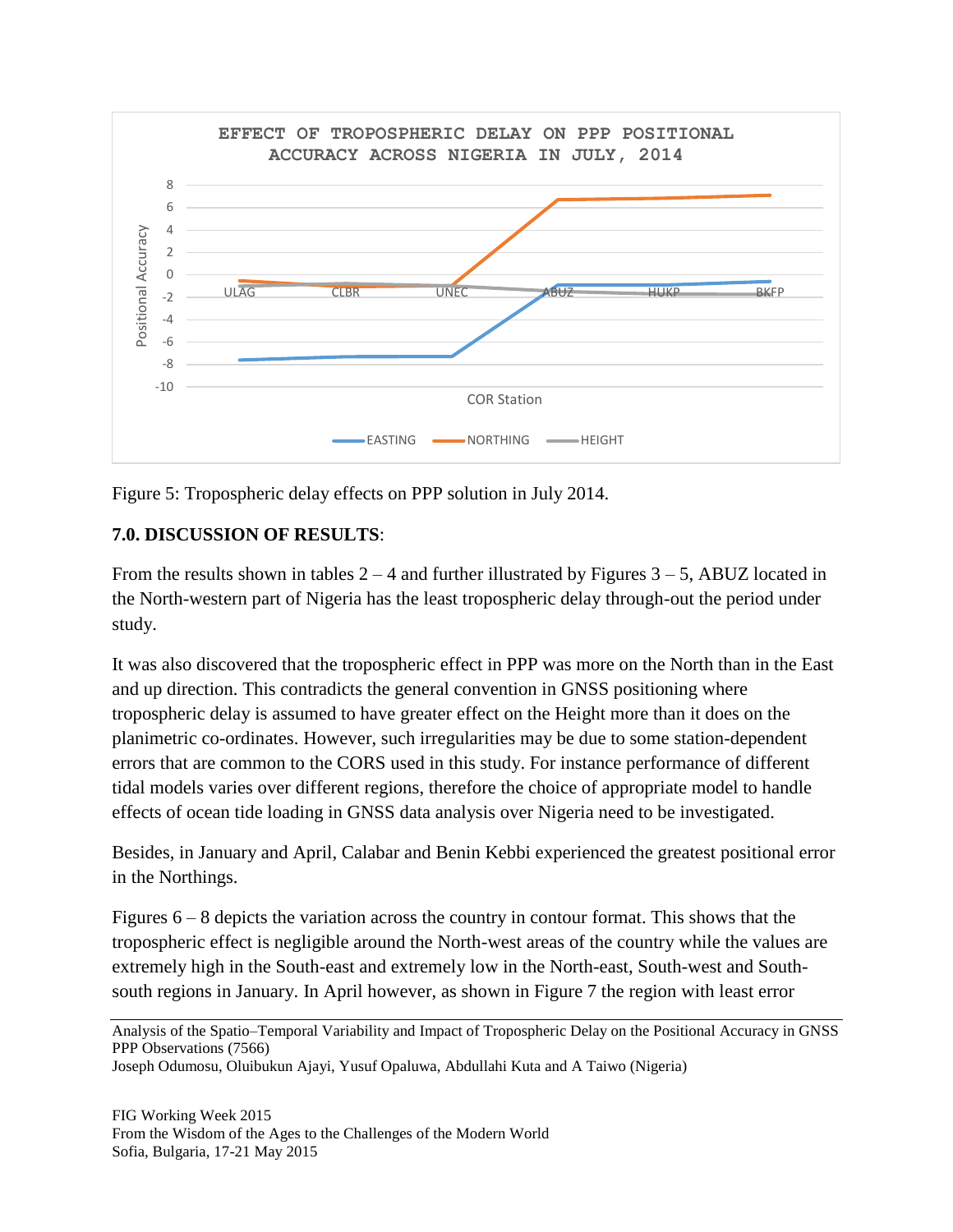spans from the North-west, to parts of the North-east and the South-southern region; while in July, least error is found within the mid-latitudes of Nigeria.

The above scenario is so because the high variability of tropospheric water vapour is majorly responsible for the devastation of GNSS signals in the tropospheric layer. This effect is more in the low-latitude (equatorial) region due to persistent sunlight which induces large amount of water vapour in the equatorial troposphere (Opaluwa et al., 2014d). The southern part of Nigeria being closer to the equator than the North is more susceptible to the influence of the tropospheric delay due to the fact the northern part of the country is generally drier than the south.



Figure 6: Contour Plot showing the spatio-temporal variation of the effect of Tropospheric delay in the positional error (Northings) across Nigeria in January, 2014.

Analysis of the Spatio–Temporal Variability and Impact of Tropospheric Delay on the Positional Accuracy in GNSS PPP Observations (7566) Joseph Odumosu, Oluibukun Ajayi, Yusuf Opaluwa, Abdullahi Kuta and A Taiwo (Nigeria)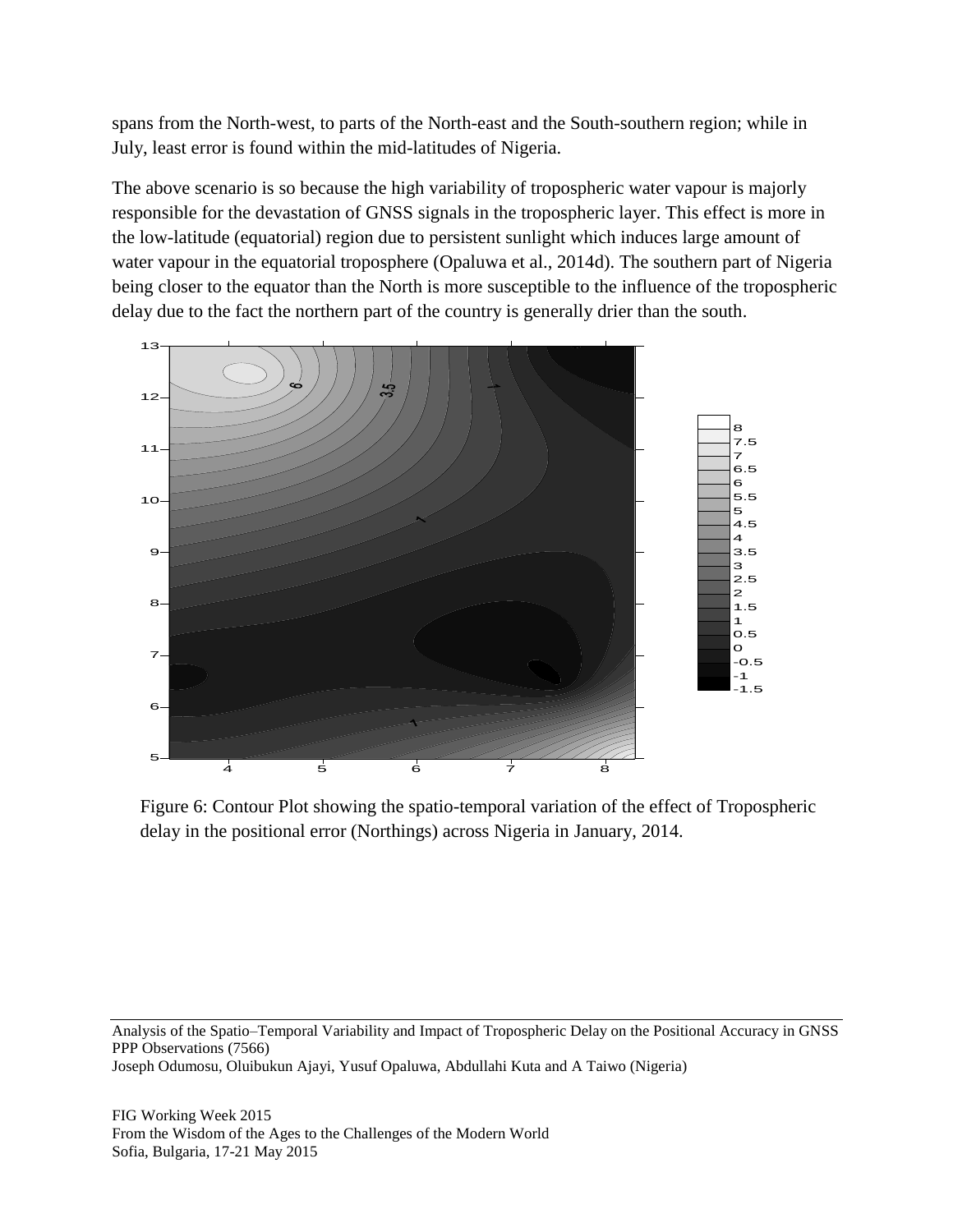

Figure 7: Contour Plot showing the spatio-temporal variation of the effect of Tropospheric delay in the positional error (Northings) across Nigeria in April, 2014.



Analysis of the Spatio–Temporal Variability and Impact of Tropospheric Delay on the Positional Accuracy in GNSS PPP Observations (7566)

Joseph Odumosu, Oluibukun Ajayi, Yusuf Opaluwa, Abdullahi Kuta and A Taiwo (Nigeria)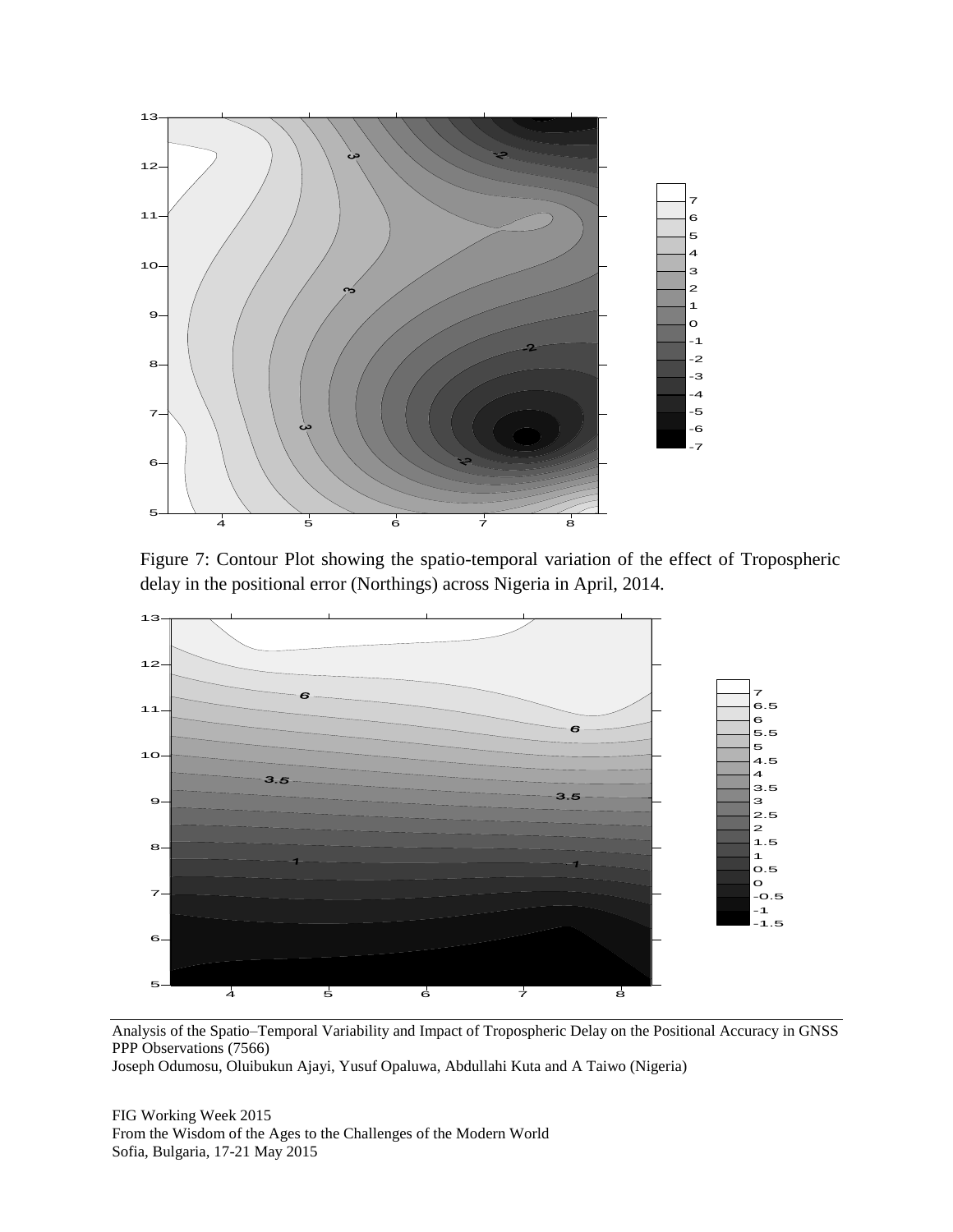Figure 8: Contour Plot showing the spatio-temporal variation of the effect of Tropospheric delay in the positional error (Northings) across Nigeria in July, 2014.

## **CONCLUSION**:

The effect of tropospheric delay on GNSS positioning in Nigeria has been investigated in this paper. Three months data (January, April and July 2014) from the Nigerian GNSS network (Nignet) was analysed based on PPP solution using RTKLib GNSS analysis software. From the study and results discussed above, it was found that:

- 1. The tropospheric delay has greater impact on the North than on the East and Up coordinates within the study area. This result however appears to contradict the popular notions that the positional impact of the tropospheric delay is more on the UP than on the East and North Direction. In order to understand the source of such uncertainty, further research is therefore recommended, especially using high precision post processing software such as the Bernese GNSS software, while the need to investigate the presence of other error sources such as station-dependent or environmental dependent errors has been highlighted.
- 2. Through-out the period under study, ABUZ located in the North-western part of Nigeria experienced the least positional error due to tropospheric delay. This suggests that the North-western regions of the country have least tendencies of troposphere based errors in positioning than other parts of the country. This was not unexpected because the north generally presents drier atmosphere than the south. However, further research may be conducted by analysing data over a longer period.
- 3. The spatio-temporal pattern of variability of the delay however appears to be "leap frog" in nature as least error is found predominantly in the North-western in January and spreads towards the North-east and South-south in April before returning to the nation's 'mid-latitudes" in July.

Analysis of the Spatio–Temporal Variability and Impact of Tropospheric Delay on the Positional Accuracy in GNSS PPP Observations (7566)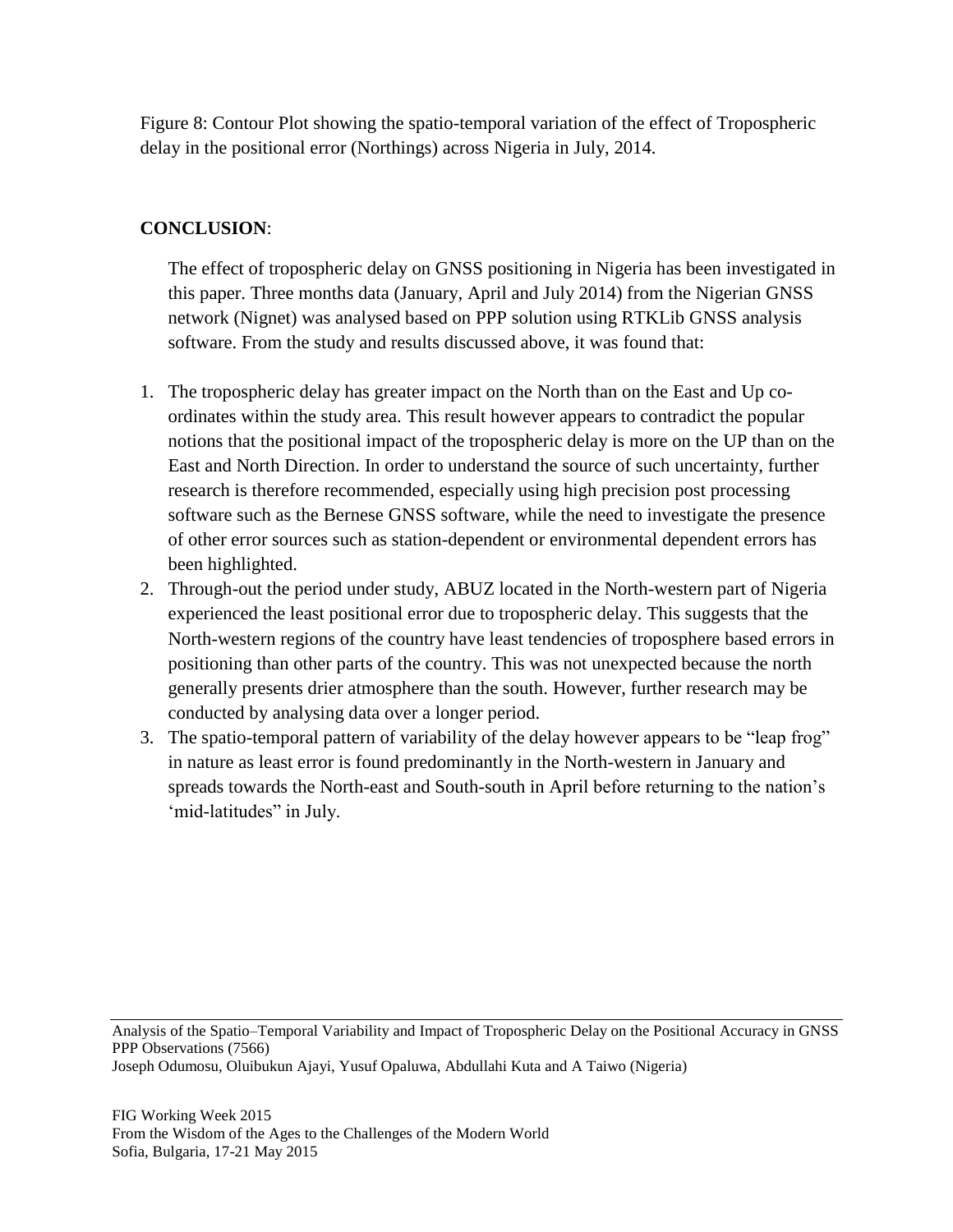#### **REFERENCES**

Andrew W. Sutter, Alan G. Evans (2004); Evaluation of Precise, Kinematic GPS Point Positioning. Proceedings of the Institute Of Navigation (ION) GNSS-2004 Meeting, Long Beach, California, USA.

Brunner, F. K., and W. M. Welsch, " Effect of the troposphere on GPS Measurements , "GPS World, Vol.4, No.1, January 1993, pp. 42-51.

Dagoberto Jos´e Salazar Hern´andez. (2010). PhD thesis on Precise GPS-based position, velocity and acceleration determination: Algorithms and tools; Research group of Astronomy and Geomatics (gAGE) Depts. of Applied Mathematics IV and Applied Physics Universitat Polit`ecnica de Catalunya (UPC), Spain.

El-Rabbany A., Introduction To GPS: The Global Positioning System , Artech House, Boston, London, 2002

İsmail ŞANLIO ĞLU and Mustafa ZEYBEK (2012); Investigation on GPS Heighting Accuracy with Use of Troposheric Models in Commercial GPS Software for Different Heights. FIG Working Week 2012 Knowing to manage the territory, protect the environment, evaluate the cultural heritage Rome, Italy, 6-10 May 2012

Jan Kouba and Pierre Héroux (2000); GPS Precise Point Positioning Using IGS Orbit Products. Geodetic Survey Division Natural Resources Canada 615 Booth Street Ottawa, Ontario K1A 0E9.

Kouba, J. and Heroux, P. (2001); Precise Point Positioning Using IGS Orbit and Clock Products. GPS Solutions 5(2), pp. 12– 28.

S. Katsougiannopoulos, C. Pikridas, D. Rossikopoulos, I. M. Ifadis and A. Fotiou, (2006); Tropospheric Refraction Estimation Using Various Models, Radiosonde Measurements and Permanent GPS Data. FIG Working Week 2006, Germany.

Opaluwa Y. D, Adejare Q. A, Suleyman Z. A. T, Abazu I. C, Adewale T. O, Odesanmi A. O, and Okorocha V. C (2013): Comparative Analysis of Five Standard Dry Tropospheric Delay Models for Estimation of Dry Tropospheric Delay in GNSS Positioning. 2(4): 121-131, DOI:10.5923/j.ajgis.20130204.05.

Opaluwa, Y. D., T. A. Musa, A. H. Omar, M. D. Subari, and L. M. Ojigi (2014d): Preliminary design for near real-time GPS meteorology over Peninsular Malaysia (G-MeM). Terr. Atmos. Ocean. Sci., 25, 813-826, doi: 10.3319/TAO.2014.08.04.01(A).

Analysis of the Spatio–Temporal Variability and Impact of Tropospheric Delay on the Positional Accuracy in GNSS PPP Observations (7566)

Joseph Odumosu, Oluibukun Ajayi, Yusuf Opaluwa, Abdullahi Kuta and A Taiwo (Nigeria)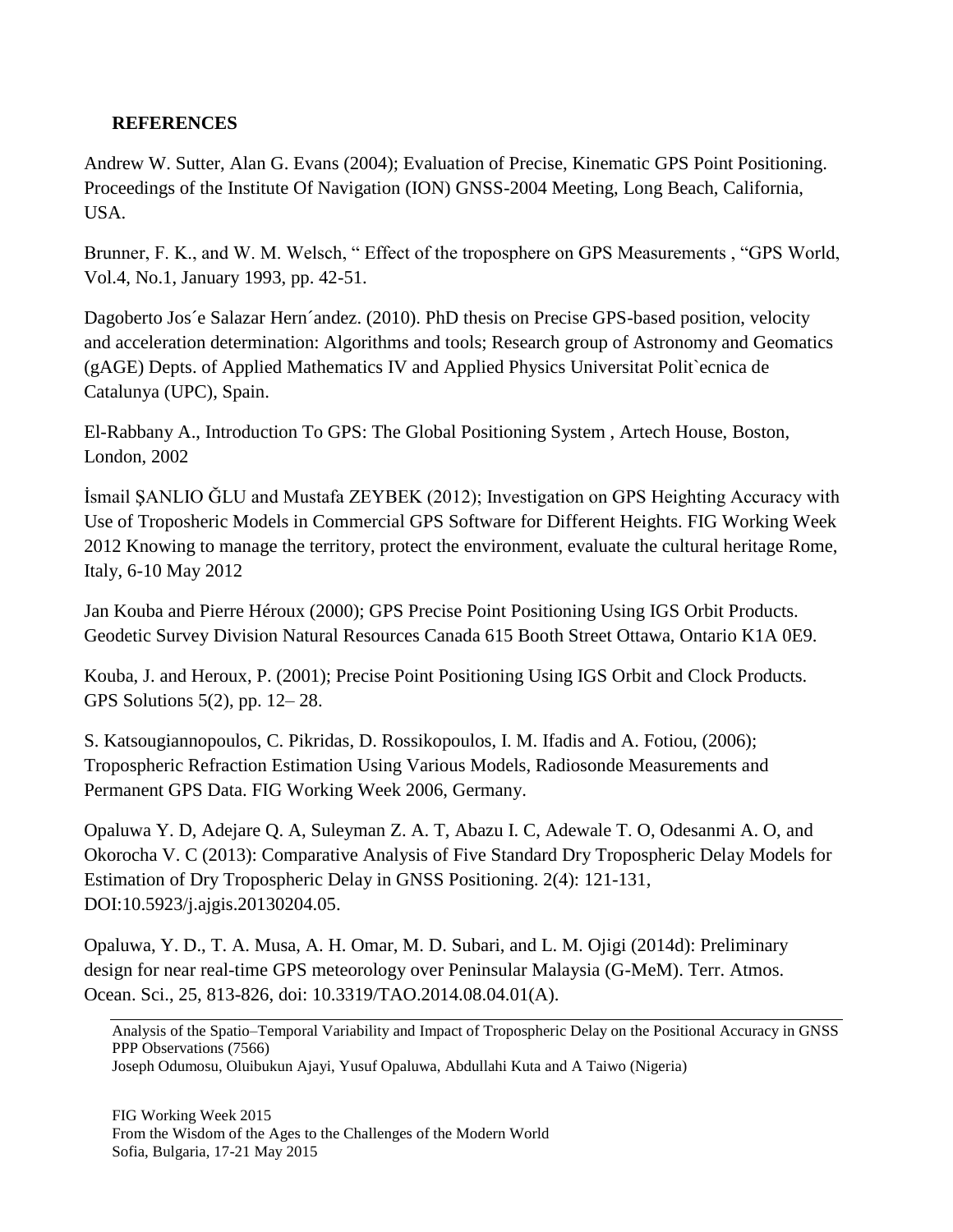Leick, A., GPS Satellite Surveying , 2nd ed., New York: Wiley, 1995.

Maduabughichi Okezie, Victus Nnamdi Uzodinma and Njike Chigbu (2014); Tropospheric Modelling in GNSS Observations. FIG Congress 2014 Engaging the Challenges – Enhancing the Relevance Kuala Lumpur, Malaysia 16-21 June 2014.

Nwilo, P. C, Ayeni A. F, Odegbaro D, Adegboye B. F, and Ibrahim G. K (2013); Comparison of the Processing of GNSS Data using fixed Ground Stations (Triangulation Stations) and the NIGNET: A case study of the South – South Zone of Nigeria. FIG Congress 2013 Environment for sustainability, Abuja, Nigeria. 10-16 May 2013.

Saastamoinen, J. (1972); Atmospheric correction for the troposphere and stratosphere in radio ranging of satellites, in The Use of Artificial Satellites for Geodesy, Geophys. Monogr. Ser., vol. 15, edited by S. W. Henriksen, A. Mancini, and B.H. Chovitz, pp. 247-251, AGU, Washington, D.C.

Satirapod, C. and Chalermwattanachai, P. (2004): Impact of Different Tropospheric Models on GPS Baseline Accuracy: Case study in Thailand. A paper presented at the 2004 International Symposium on GNSS/GPS.

Vladimir A.Seredovich, Ehigiator-Irughe and M. O. EHIGIATOR (2012); PPP Application for estimation of precise point coordinates – case study of a reference station in Nigeria. FIG Working Week 2012, Rome Italy, 6-10 May 2012.

[http://www.nignet.net/fullscreen\\_map.html](http://www.nignet.net/fullscreen_map.html)

[http://igscb.jpl.nasa.gov/components/dcnav/igscb\\_product\\_wwww.html](http://igscb.jpl.nasa.gov/components/dcnav/igscb_product_wwww.html)

Analysis of the Spatio–Temporal Variability and Impact of Tropospheric Delay on the Positional Accuracy in GNSS PPP Observations (7566) Joseph Odumosu, Oluibukun Ajayi, Yusuf Opaluwa, Abdullahi Kuta and A Taiwo (Nigeria)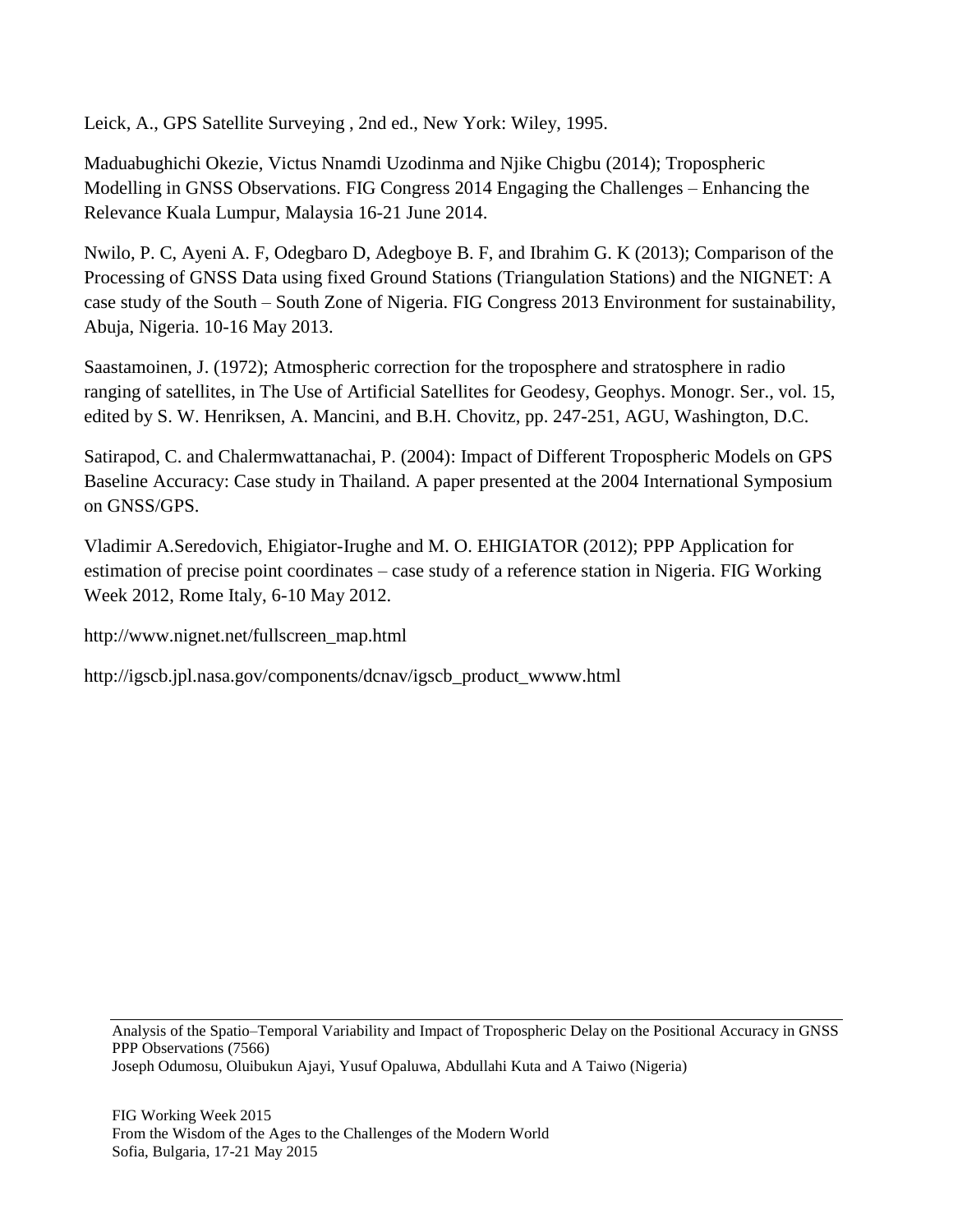#### **BIOGRAPHICAL NOTES:**

**Mr Odumosu, Joseph Olayemi** is a first Class Graduate of the Department of Surveying and Geoinformatics, Federal University of Technology, Minna (2010). With several field experiences in Engineering Surveying and Country mapping, he is presently a Postgraduate Research Student of the Department of Surveying and Geoinformatics, University of Lagos, Nigeria. His research interest is in Geodesy, Spatial Analysis and Simulation of Earth Geodynamics.

**Mr. Oluibukun Gbenga AJAYI** is a First Class Graduate of The Department of Surveying and Geoinformatics, Federal University of Technology, Minna in 2010. He currently works as a Graduate Assistant with Surveying and Geoinformatics Department, Federal University of Technology, Minna and also a Postgraduate Research Student of the Surveying and Geoinformatics Department, University of Lagos. He majors in GIS, Remote Sensing and Photogrammetry.

**Surv, Yusuf. D. Opaluwa** is an academic Staff of the Federal University of Technology, Minna. He majors in Geodesy and GNSS meteorology. He is a PhD research student of Universiti Tecknologi Malaysia, Malaysia.

**Dr. Ifeanyi C. Onuigbo** is a graduate of Geodesy and Photogrammetry of the University of Nigeria, Nssuka and holds a Masters and PhD in Remote Sensing both from the Federal University of Technology, Minna. He is presently a senior Lecturer at the Department of Surveying and Geoinformatics, Federal University of Technology, Minna where he teaches and is engaged in several research works especially in the areas of Engineering Surveying, Remote Sensing and GIS Applications.

**Surv. Abdullahi. A. Kuta** is a Remote Sensing expert with GIS applications as his Major. He lectures at the Surveying and Geoinformatics Department, Federal University of Technology, Minna

**Mr. A. Taiwo** is a research student of the Surveying and Geoinformatics Department, Federal University of Technology, Minna. He's interest is in GNSS applications.

## **CONTACTS**

Name: Olayemi Joseph, ODUMOSU Institution: Federal University of Technology, Minna Address: Surveying and Geoinformatics Department, Federal University of Technology, Minna. City: Minna, Niger-State Country: Nigeria Tel. +2348065916462 Email: [odumossu4life@yahoo.com](mailto:odumossu4life@yahoo.com)

Analysis of the Spatio–Temporal Variability and Impact of Tropospheric Delay on the Positional Accuracy in GNSS PPP Observations (7566) Joseph Odumosu, Oluibukun Ajayi, Yusuf Opaluwa, Abdullahi Kuta and A Taiwo (Nigeria)